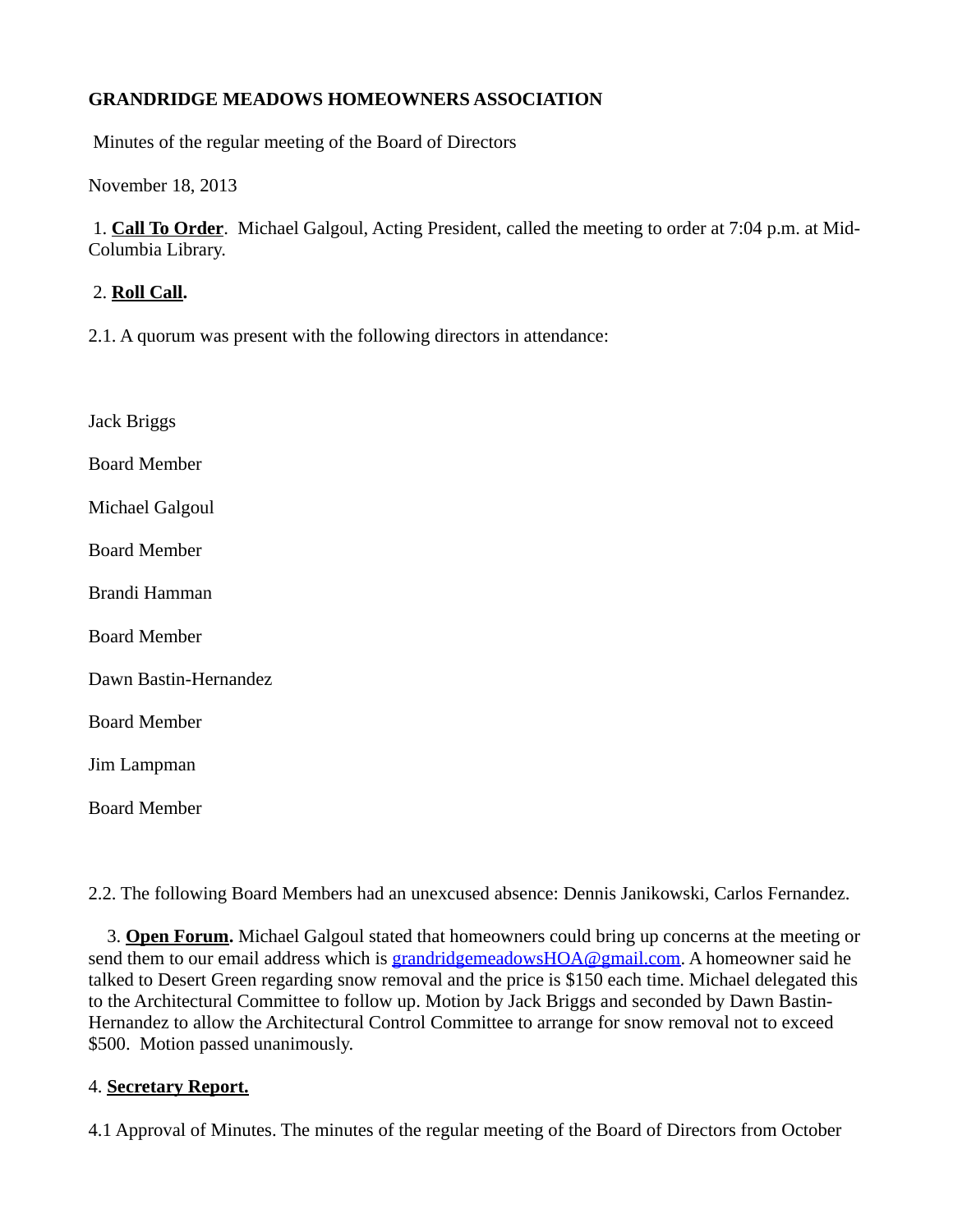16, 2013 were approved as submitted.

4.2 HOA Website. The HOA web site address was provided: grandridgemeadowsHOA.com. Pam Bisconer, Secretary, stated that the CC&Rs are now posted on the web site. All meeting minutes will now be posted on the website. Meeting dates will also be posted on the web site.

4.3 Accounts. Michael stated that the Mail by the Mall account is open and that they do mailings for the association. He indicated our mailing list will be on file with them for future mailings. Michael said we have an account with Office Max and cards will be mailed in 7 days. We also have a rewards card.

#### 5. **Financial Report.**

5.1 New Treasurer Introduction and voting. Michael explained that our treasurer, Ellen Kreitzer, had resigned after our last meeting and that we had another homeowner interested in the position. Dan Morris was introduced and he indicated that he had a background in banking and experience in association management. Michael moved that Dan Morris be elected as our new Treasurer. Dawn Bastin-Hernandez seconded the motion and the board unanimously approved.

5.2 Financial report. Michael reported that we had \$16,463.32 in checking at the beginning of September and ended the month with \$12,877.41. Expenses were for A Plus accounting and tax preparation, liability insurance and Desert Green. Michael indicated when the annual report is complete we will post it on our website. Michael stated that the HOA dues invoices have been sent out with total billed as \$33,000 and that \$12,450 has been collected. Some checks are for multiple years. Michael stated that once homeowners have paid, they will be sent a receipt.

### 6. **Architectural Control Committee Report.**

6.1 Approval of Fine Schedule for non-compliance with CC&Rs and bylaws. Jack Briggs stated our bylaws give the board the authority to impose "reasonable fines". Suggested fines are as follows: 1) Written warning of a first infraction, 2) Fine of \$25 for second infraction, 3) \$100 fine for third infraction, 4) \$150 for the fourth and subsequent infractions. Fine structure may not roll out until February so homeowners have plenty of time to be in compliance. The fines will be added to the home owners' dues. If they are not paid an interest charge of 12% a year may be added along with late fees. If it becomes necessary to impose a lien we can also add reasonable attorney fees. Jack Briggs moved that the fine schedule be adopted and the Architectural Control Committee allowed to enforce it. Jim Lampman seconded. Dawn Bastin-Hernandez called for discussion and stated there should be something done before the written warning. Called for vote and motion passed with Dawn Bastin-Hernandez abstaining.

6.2 Update of work performed. Jim Lampman reported that several arborvitaes have been removed to enhance vision at the corner of Quebec and Center Parkway. All of the large shrubs on the entrance islands of Montana have been pruned.

6.3 Dogs at large. Jim Lampman said that if you know the address of the homeowner that the ACC can talk to them. Homeowners can also call code enforcement at 545-3740 and they will come out as well. For barking dogs, homeowners can call the police non-emergency number at 628-0333. Homeowners may also contact the district attorney's office at 585-4271 and they will direct you on how to file a complaint. Directly speaking with the neighbor may also solve the problem.